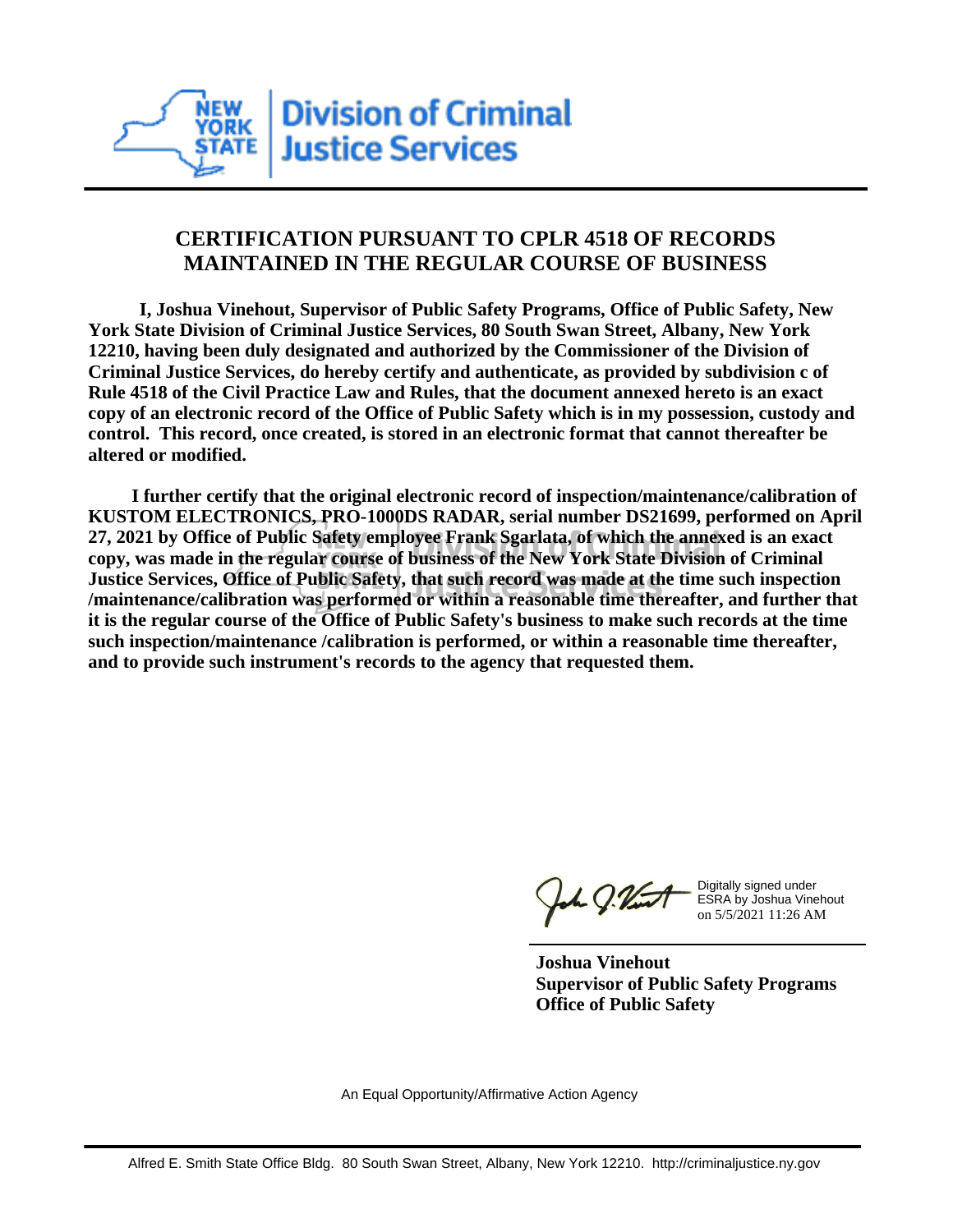## **RADAR RECORD OF INSPECTION / MAINTENANCE / CALIBRATION**

## **Name of Submitting Agency: Wayne County Sheriff`s Office Manufacturer: KUSTOM ELECTRONICS Model: PRO-1000DS Date: April 27, 2021 Serial Number: DS21699**

 **I hereby certify that KUSTOM ELECTRONICS RADAR, model PRO-1000DS, serial number DS21699/ / LA39558 / / N/A, has been calibrated using standards whose accuracies are established by the National Bureau of Standards, or have been derived by the ratio type of self calibration techniques. Calibration has been effected by controlled tests performed on the date indicated above.**

| <b>Test No</b> | <b>Internal Standard</b>                   | <b>Test Result</b> |
|----------------|--------------------------------------------|--------------------|
|                | 32 MPH                                     | 32 MPH             |
| <b>Test No</b> | <b>Certification Standard (Stationary)</b> | <b>Test Result</b> |
|                | 65 MPH                                     | 65 MPH             |
|                | 35 MPH<br>YORK                             | 35 MPH             |
| <b>Test No</b> | <b>Certification Standard (Moving)</b>     | <b>Test Result</b> |
|                | 65 MPH                                     | <b>30 MPH</b>      |
|                | <b>35 MPH</b>                              |                    |

**Turning Fork Certification / Date of Certification: April 27, 2021**

| <b>Serial Number</b> | <b>Frequency</b> | <b>Test Result</b> |
|----------------------|------------------|--------------------|
| 32116                | 4730 HZ          | 65 MPH             |

**The above stated tuning fork has been tested and found to oscillate at 4730 Hertz. It will cause a calibration signal of 65 MPH when used with a Doppler traffic radar operating at 24,150 Mhz.**

| <b>Serial Number</b> | Frequency | <b>Test Result</b> |
|----------------------|-----------|--------------------|
| 34310                | 2612 HZ   | 35 MPH             |

**The above stated tuning fork has been tested and found to oscillate at 2612 Hertz. It will cause a calibration signal of 35 MPH when used with a Doppler traffic radar operating at 24,150 Mhz.**

 **I further certify that the entries made in these records were made at the time that the inspection /maintenance/calibration of the above identified RADAR was performed, or within a reasonable time thereafter.**

 *page 1 of 2* 

Digitally signed under ESRA by Frank Sgarlata on 4/27/2021 1:05 PM

**\_\_\_\_\_\_\_\_\_\_\_\_\_\_\_\_\_\_\_\_\_\_\_\_\_\_\_\_\_\_\_\_\_\_\_\_\_**

**Frank Sgarlata Highway Safety Equipment Technician Office of Public Safety**